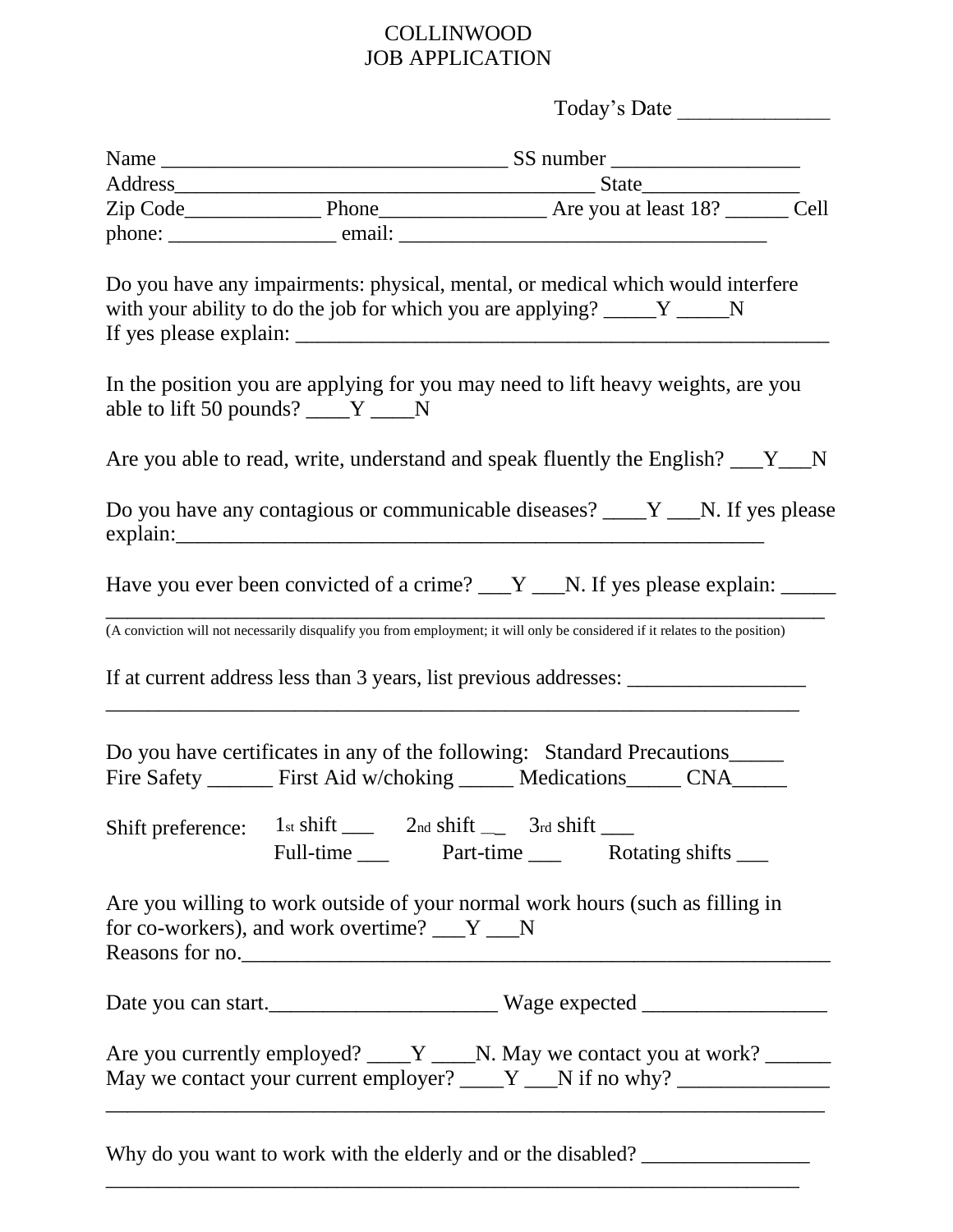## EDUCATIONAL BACKGROUND

# HIGH SCHOOL COLLEGE/UNIVERSITY GRADUATE

| <b>School Name</b>                                |                                                                        |       |                    |
|---------------------------------------------------|------------------------------------------------------------------------|-------|--------------------|
| Location                                          |                                                                        |       |                    |
| Years Completed 9 10 11 12                        |                                                                        | 1234  | 1234               |
| Diploma/Degree describe course of study           |                                                                        |       |                    |
|                                                   | Describe specialized training, skills, and extra-curricular activities |       |                    |
| Honors received                                   |                                                                        |       |                    |
|                                                   |                                                                        |       |                    |
| List most recent employer first:<br>Employer      | <b>EMPLOYMENT EXPERIENCE</b><br>Address/phone                          | Dates | Reason for Leaving |
|                                                   |                                                                        |       |                    |
|                                                   | PERSONAL REFERENCES                                                    |       |                    |
| Not relatives or former employers:<br><b>NAME</b> | <b>ADDRESS</b>                                                         |       | <b>PHONE</b>       |
|                                                   |                                                                        |       |                    |
|                                                   |                                                                        |       |                    |